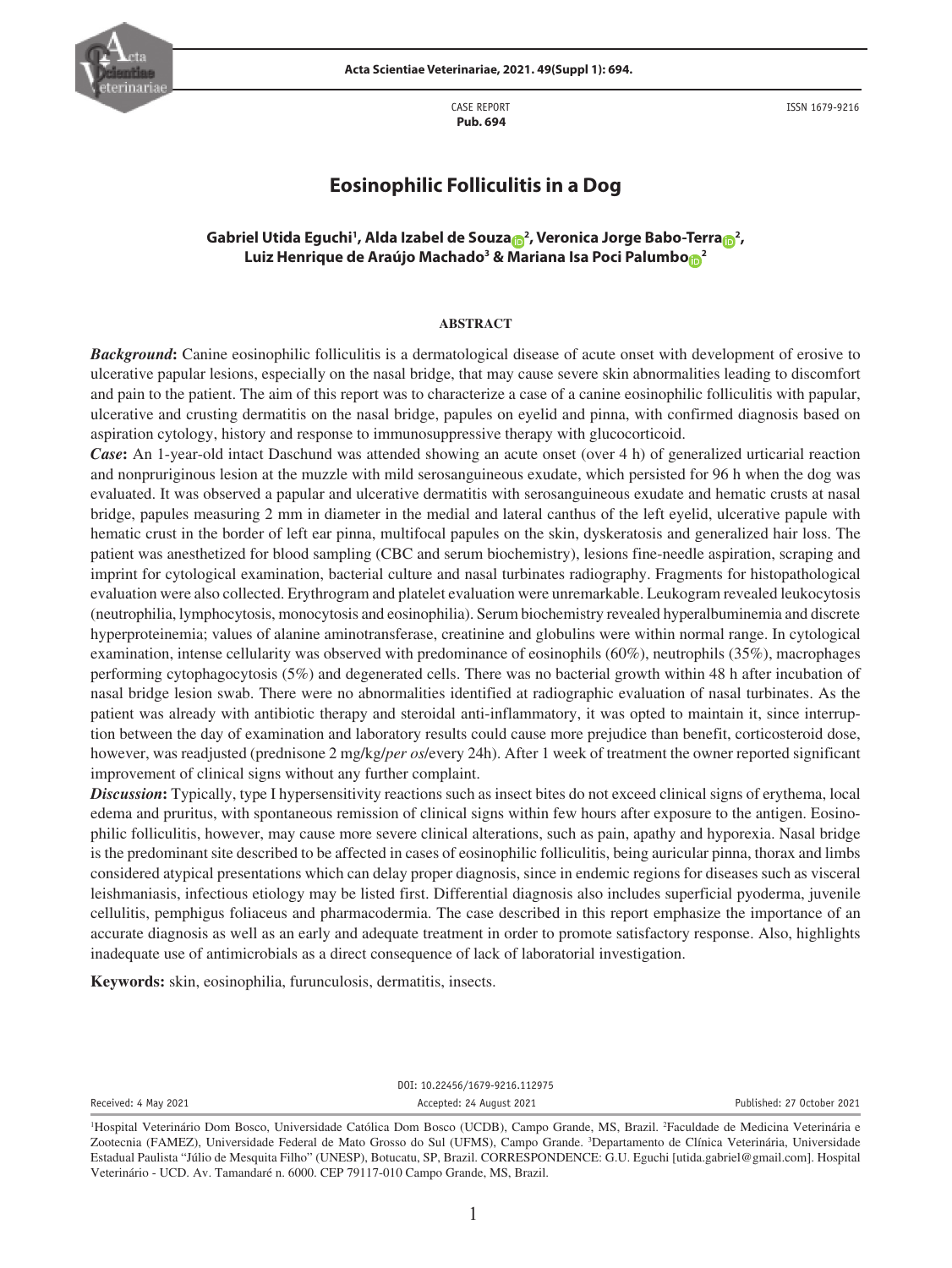## **INTRODUCTION**

Eosinophilic folliculitis or canine eosinophilic furunculosis (CEF) is an acute dermatological condition associated with a hypersensitivity reaction to arthropods (mosquitoes, bees or spiders) and usually manifests with lesions in the nasal bridge (erythema, papules, crusts, ulcers), however, it can affect regions like periocular [8], axillary, limbs, chest and lips [6].

Physical examination and anamnesis information are usually sufficient to confirm the disease, however, cytological and histopathological examination are indicated for definitive diagnosis [3].

The objective of this report was to characterize the clinical presentation, evolution and response to treatment in a canine patient with CEF, detailing complementary exams used for diagnostic confirmation. Also, it highlights inadequate use of antimicrobials without appropriate confirmation of bacterial involvement.

#### **CASE**

A 1-year-old canine male patient, Daschund, was attended with history of generalized urticarial reaction and nonpruritic lesions in the muzzle with mild serosanguinolent exudate.

The condition had an acute onset with dermatological signs progressing over a 4 h period, lasting for 96 h, time of the consultation. Sensitivity and discomfort with worsening of clinical signs was also reported. The patient lived in a rural environment, with a canine cohabitant without similar signs and had sporadic contact with stray felines from neighboring properties. Initially, treatment with prednisone<sup>1</sup>  $[0.6]$ mg/kg/*per os*/every 24 h] and cephalexin2 [18 mg/kg/ *per os*/every 12 h] and after 72 h, no improvement of clinical signs was observed.

On physical examination, it was identified papular and ulcerative dermatitis with serosanguinolent exudate and hematic crusts in the nasal bridge, papules measuring 2 mm in diameter in the nasal and temporal cantus of the left eyelid (Figure 1A), ulcerative papule with hematic crust on the edge of the left auricular pinna (Figure 1B) and multifocal papules and dyskeratosis with generalized hair loss.

After the patient was anesthetized with propofol3 [4 mg/kg/intravenously] associated with midazolam3 [0.2 mg/kg/intravenously], blood samples were collected for CBC and serum biochemistry. Lesion samples were acquired with sterile cotton swabs and

stored in Stuart media<sup>4</sup> for transport and bacterial culture. Scraping, imprinting and swab scarification were made for cytological examination. Finally, nasal turbinates radiography was performed.

Two fragments were collected for histopathological analysis, however, the samples were considered insufficient for processing. Erythrogram and platelet values were within reference range. Leukogram revealed leukocytosis 21,800 mm3 (reference 6,000 to 17,000 mm3 ), neutrophilia 13,952 mm3 (reference 3,000 to 11,500 mm<sup>3</sup>), lymphocytosis 5,014 mm<sup>3</sup> (reference  $1,000$  to  $4,800$  mm<sup>3</sup>), monocytosis  $872$  mm<sup>3</sup> (reference 0 to  $850 \text{ mm}^3$ ) and eosinophilia 1,962 mm<sup>3</sup> (reference 0 to 1,500 mm3 ). Altered serum biochemistry included hyperalbuminemia 3.7 g/dL (reference 2.6 to 3.3 g/dL) and mild hyperproteinemia 7.2 g/ dL; alanine aminotransferase, creatinine and globulin values were within normal range.

In cytological examination, there was intense cellularity with predominance of eosinophils (60%), neutrophils (35%), mild presence of macrophages performing cytophagocytosis (5%) and degenerated cells (Figure 1C). There was no bacterial growth in a 48 h period of incubation on blood agar plate of nasal skin swabs. No radiographic changes were identified for nasal turbinates.

Considering the interval between sampling and test results, it was preferred to continue the treatment with antibiotic therapy, once cytology and bacterial culture did not confirm bacterial involvement, cephalexin was discontinued. The steroidal anti-inflammatory treatment with prednisone was readjusted [to 2 mg/kg/ *per os*/every 24 h/for 7 days] with gradual reduction after 20 days. After one week of treatment, the owner reported significant improvement of clinical signs without any other complaints (Figure 1D). After 75 days there was complete remission of the initial clinical signs.

#### **DISCUSSION**

Commonly, type-I hypersensitivity reactions such as insect bites, do not go beyond clinical signs of local erythema, edema and pruritus, with remission of clinical signs within few hours after exposure to the antigen [1]. However, CEF can cause more serious clinical changes, and, as in the case described, there are reports of patients with local painful sensitivity (nasal bridge), including complaints of apathy and hyporexia [4,7,8].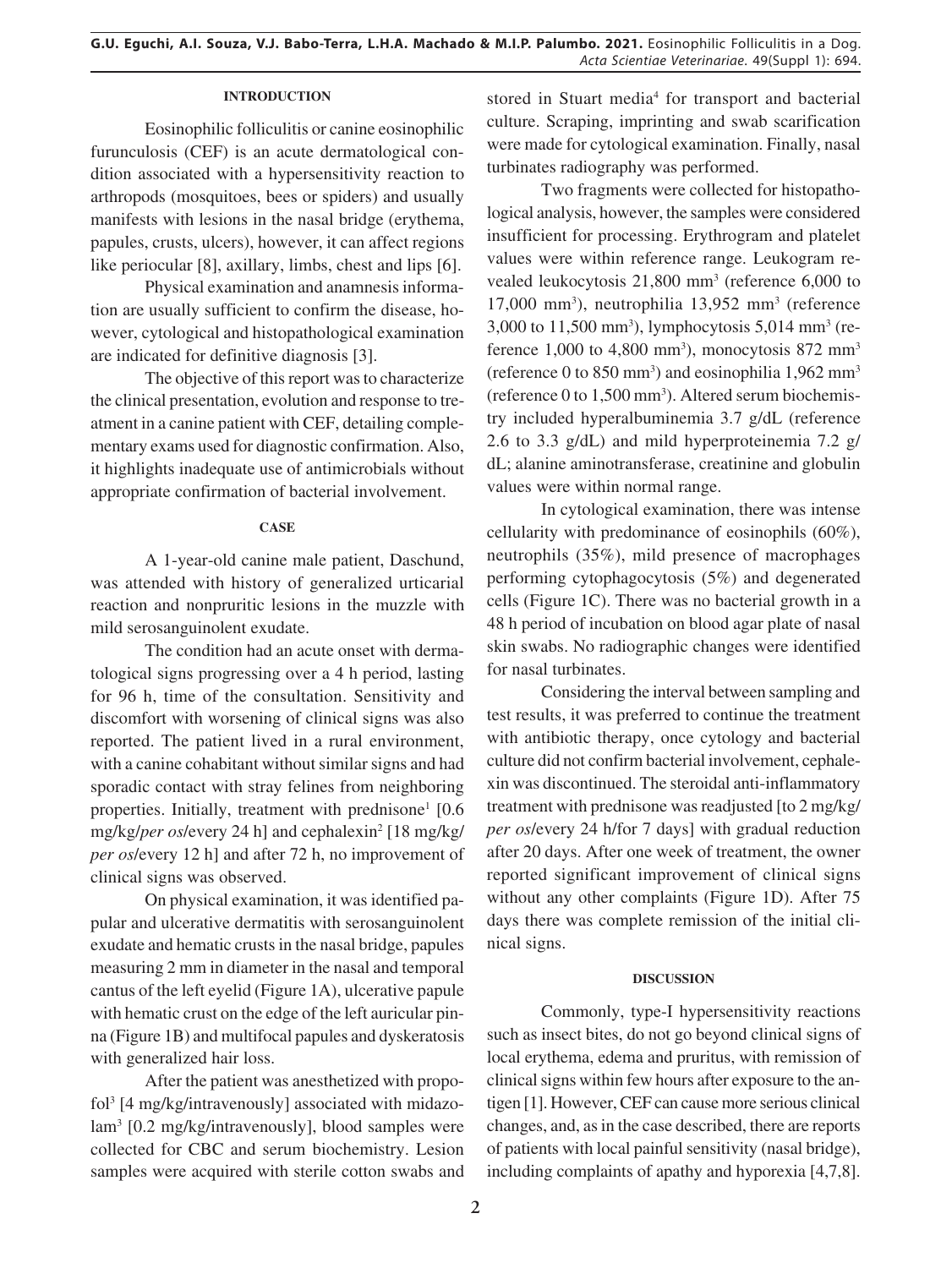**G.U. Eguchi, A.I. Souza, V.J. Babo-Terra, L.H.A. Machado & M.I.P. Palumbo. 2021.** Eosinophilic Folliculitis in a Dog. *Acta Scientiae Veterinariae*. 49(Suppl 1): 694.



**Figure 1.** A- Papular lesion with extensive ulcer, presence of serosanguinolent exudate and hematic crusts in the nasal bridge (arrow) of a canine patient with eosinophilic folliculitis. Note papules of 2 mm in diameter in nasal and temporal canthus of left eyelid (arrow heads). B- Papular lesion with ulcer and hematic crust in the edge of left auricular pinna. C- Cytology of nasal bridge lesion (400x). Note marked presence of eosinophils (black arrows). D- Patient after seven days of treatment. Note complete remission of eyelid's papules (white arrows).

Nasal bridge is the predominant site of injury described in cases of CEF [4,7,10], with atypical presentations including auricular pinna, chest and limbs [7,11]. Clinical features of unusual signs can hinder diagnosis, especially in endemic regions for diseases such as visceral leishmaniasis, which could be the primary differential, therefore delaying initiation of appropriate therapy.

Bacterial skin diseases such as superficial pyoderma is also a diagnostic differential and can manifest as papules, pustules, crusts, plaques and areas of alopecia and erythema [8]. As in any case of dermatitis with bacterial involvement, the clinical presentation can be acute and be similar in evolution and clinical manifestation as CEF, however, most of them regress with antimicrobial therapy [5]. In addition, no bacteria were observed in lesion cytology and culture was negative.

Juvenile cellulitis, another skin disease included in the differential, commonly manifests in puppies between five weeks to four months of age, being more common in Daschunds, Golden Retrievers and Labrador Retrievers, with clinical signs that vary between papular, pustular, vesicular lesions and alopecic disease most prevalent on lips, snout and eyelids [9]. Unlike CEF, the inflammatory cell pattern characteristic of juvenile cellulitis is a pyogranuloma, with predominance of macrophages [9]. Despite the similarity regarding clinical signs of juvenile cellulite and CEF, the regions affected in this case do not match, as well as age and mainly, cytological difference, being unlikely a juvenile cellulitis diagnosis in this case.

According to Balda *et al.* [2], pemphigus foliaceus can cause secondary lesions such as erosions and crusts in nasal bridge and ear buds that can later evolve to mucocutaneous involvement and generalized lesions. Cytology with pustular content (very common in pemphigus foliaceus) reveals acantholytic cells [2], unlike cases of CEF in which the lesions are usually focal with a cytological pattern of predominance of eosinophils [6].

Adverse reactions to medications should also be considered, since pharmacodermias, although uncommon, can be manifested by individual hypersensitivity reactions, varying widely in terms of clinical presentation as well as time of onset of clinical signs [12]. The possibility of pharmacodermia was ruled out by excluding any possibility of contact with drugs and/ or chemical substances from anamnesis.